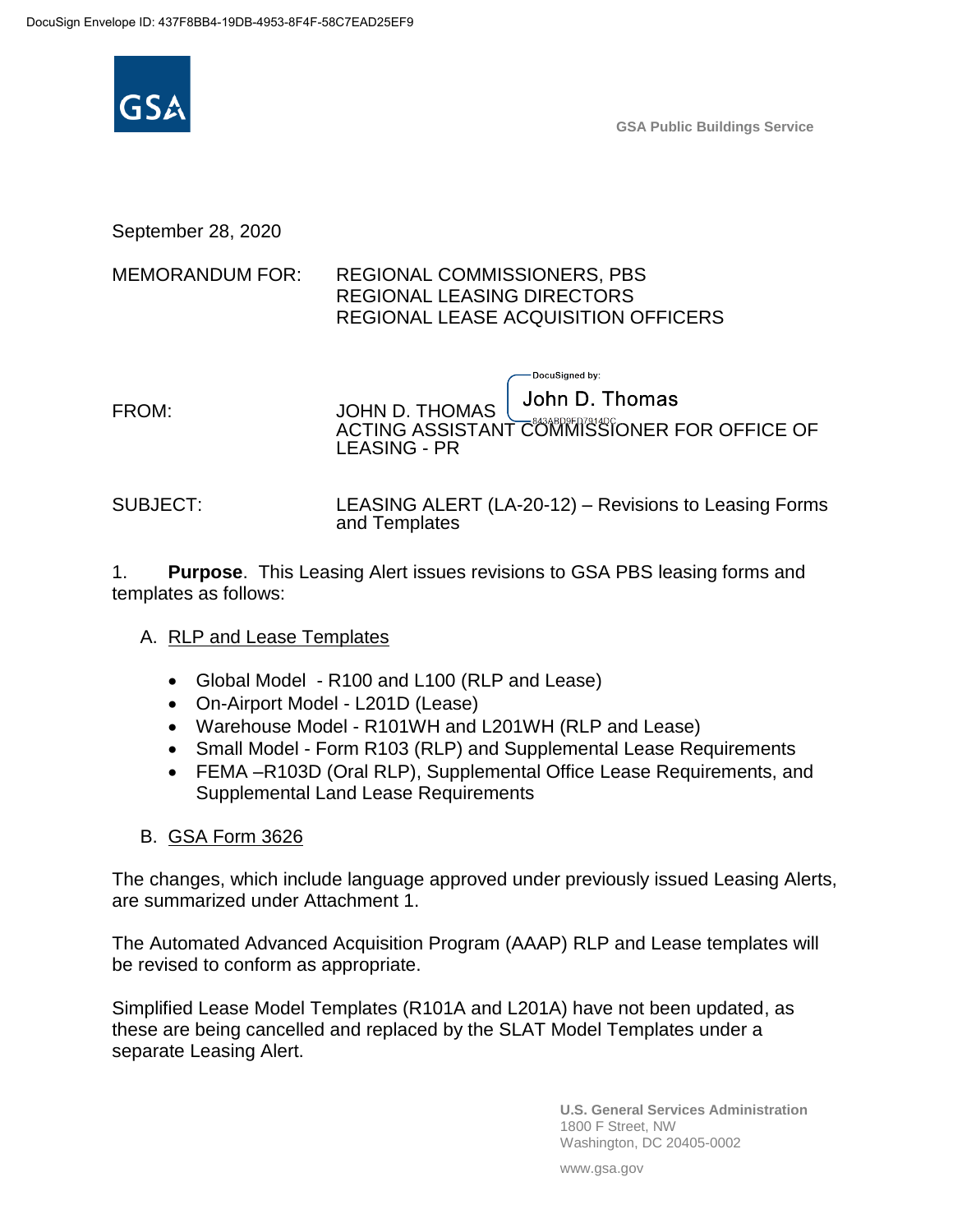### 2. **Background.**

The attached templates incorporate policy changes implemented since the prior release of these templates, in addition to suggestions received from regional and other PBS business line stakeholders.

3. **Effective Date**. This Leasing Alert and attachments are effective immediately for all RLPs issued on or after October 1, 2020.

4. **Cancellation**. Prior revisions of applicable RLP and Lease templates are canceled and replaced by versions containing the new language attached hereto. In addition, GSA Form 3626 (REV 3/2018) is cancelled.

5. **Applicability**. This Leasing Alert and its attachments are mandatory and apply to all General Services Administration (GSA) real property leasing activities and to activities delegated by GSA to other Federal agencies.

6. **Instructions and Procedures**. This Leasing Alert, instructions, and attachments are effective for all RLPs issued on or after the effective date of this Leasing Alert. RLP packages issued prior to this date may be modified at the discretion of the LCO.

- Attachment 1, Summary of Significant Changes
- **Attachment 2, Global RLP, GSA Template R100**
- Attachment 3, Global Lease, GSA Template L100
- **Attachment 4, On-Airport Lease, GSA Template L201D**
- Attachment 5, Warehouse RLP, GSA Template R101WH
- Attachment 6, Warehouse Lease, GSA Template L201WH
- Attachment 7, Small RLP, GSA Template R103
- Attachment 8, Small Supplemental Lease Requirements Template
- Attachment 9, FEMA Oral RLP, GSA Template R103D
- Attachment 10; FEMA Office Supplemental Lease Requirements Template
- Attachment 11; FEMA Land Supplemental Lease Requirements Template
- Attachment 12, U.S. Government Lease for Real Property (Short Form), GSA Form 3626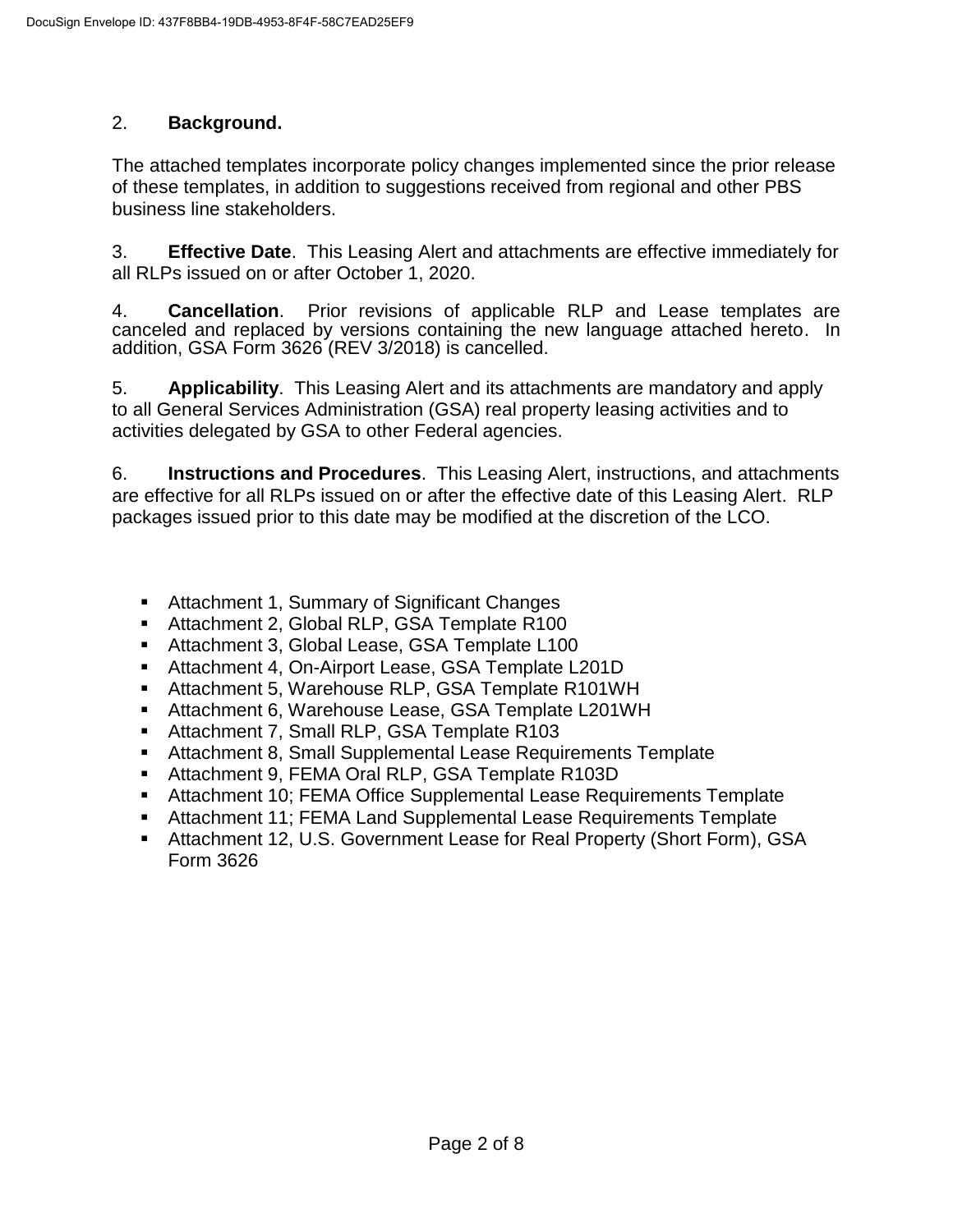## ATTACHMENT 1

## LEASING ALERT - SUMMARY OF SIGNIFICANT CHANGES

### **Overall Edits (note that changes may vary, according to model)**

Request for Lease Proposals (RLP) templates

- Removed references to these documents as "forms" and instead refer to these as "templates" (e.g., "GSA Template R100" instead of "GSA Form R100").
- Edited hidden "blue" instructional text throughout for clarity.
- Revised paragraph listing RLP documents as follows:
	- o Revised reference to Section 889 telecommunications prohibition for clarity.
	- o Added Broker Commission Agreement as a potential attachment.
	- o Added Routine Cleaning and Disinfection Rate submittal as an attachment (per LA-20-10).
	- $\circ$  Added a sub-paragraph related to issuing sensitive RLP attachments separately instead of relying on locking mechanism in beta.SAM.
- Broker Commission and Commission Credit: language divided into subparagraphs/switched around, for clarity.
- North American Industry Classification System (NAICS) Code and Small Business Size Standard: Revised business size standard to conform to Small Business Runway Extension Act.
- Revised DUNS number paragraph to incorporate FAR terminology (Unique Entity Identifier), in anticipation of pending switchover from DUNS to SAM.
- National Historic Preservation Act Requirements RLP: Updated link
- Receipt of Lease Proposals:
	- $\circ$  Revised blue and regular text to clarify distinction between traditional and Lease Offer Platform (LOP) methods of accepting offers.
	- o Minor editorial re-wording for clarity.
- Pricing Terms: Added subparagraph about additional rent component associated with Routine Cleaning and Disinfecting Requirements (per LA-20-10)
- Additional Submittals:
	- $\circ$  Added blue text suggestion to consider additional technical submittal requirements if there is a potential for new construction.
	- o Revised language clarifying evidence of funding submittal to cover all buildout.
	- o Revised language clarifying zoning requirements when current zoning is not in compliance and offeror instead submits a plan and schedule to obtain the proper zoning prior to construction. Also added hidden "blue" text instructing LCO to include such plan/schedule as part of the lease and address evidence of compliance as a post-award technical deliverable.
	- o Addressed Fire protection and Life Safety submittal requirements in the event of an offer for new construction.
	- o Updated floor plan submittal requirements.
	- o Added "if applicable" to National Historic Preservation Act submittal requirement.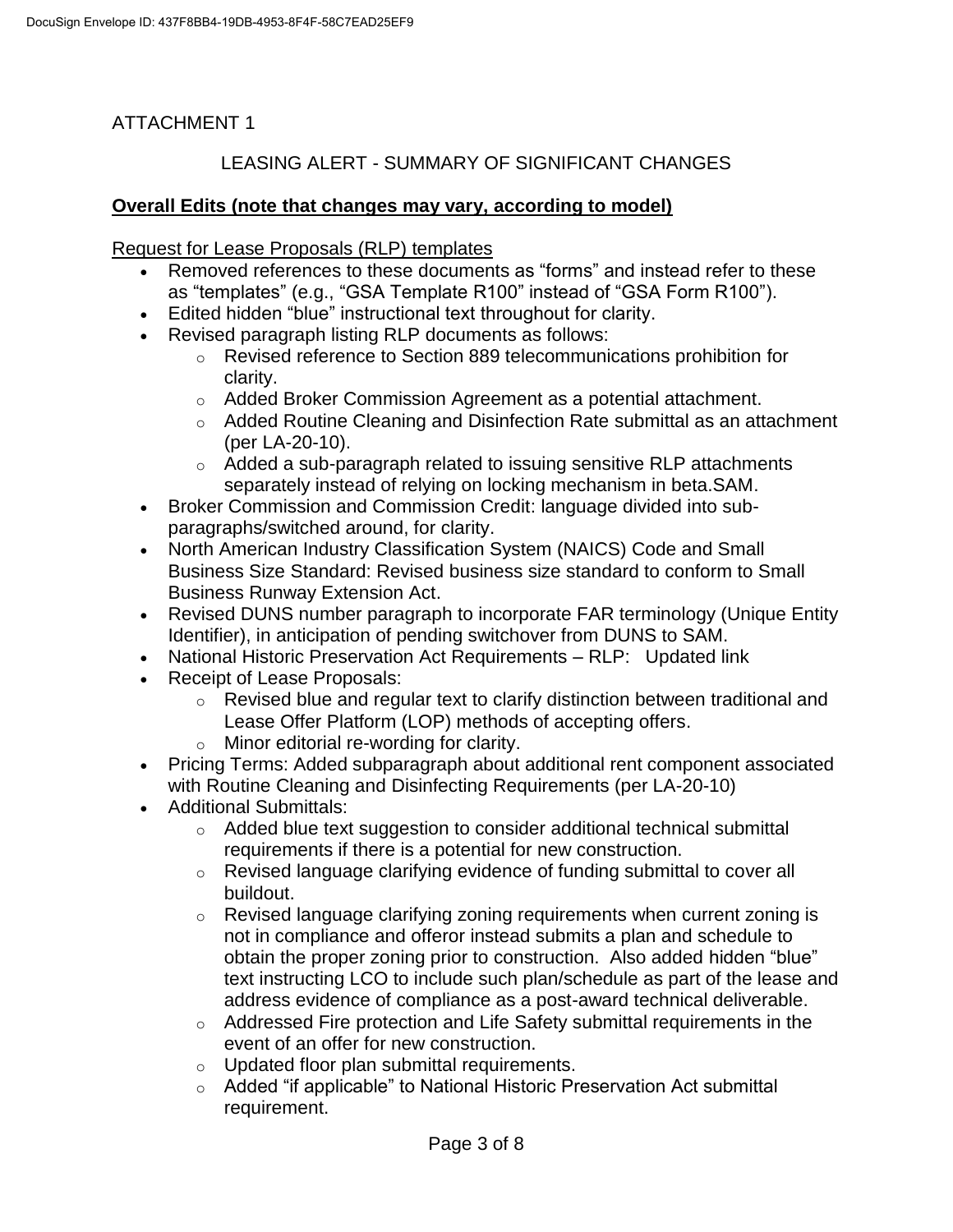- o Reworded FAR 52.204-24 submittal requirement.
- Tenant Improvements Included in Offer: In response to concerns expressed at GSA-sponsored Industry Day sessions, added sub-paragraph to alert Offerors when tenant improvements are expected to exceed an agency's authorized TI Allowance.

#### Lease templates (note that changes may vary according to model)

- Removed references to these documents as "forms" and instead refer to these as "templates" (e.g., "GSA Template L100" instead of "GSA Form L100").
- Edited hidden "blue" instructional text throughout for clarity.
- Signature Page:
	- o Added Building Number Entry.
	- $\circ$  Assigned paragraph letters (A, B, C) within the page identifying the following: lessor, building and lease term information.
	- $\circ$  Added blue text to address the rare scenario of a lease award contingent upon lessor's purchase of property.
- Rent and Other Considerations:
	- o Revised rental table to add Routine Cleaning and Disinfecting Services cost component and to clarify that it did not reflect application of free rent.
	- o Minor edits to free rent sub-paragraph (blue and regular text), to allow for possibility that not all rental components are subject to free rent.
	- o Minor edits to the rent proration sub-paragraph, for clarity.
	- o Revised sub-paragraph addressing scenario where the LCO chooses to commence the succeeding lease prior to Lessor completion of tenant improvements/BSAC and withholds payment for the incomplete TI/BSAC work until the work is complete. Language now allows the Government to choose how to commence TI/BSAC rent. Government may either issue a catch up TI/BSAC payment for the period starting from the lease commencement date, or re-amortize the cost of the improvements over the remaining firm term.
	- o Added sub-paragraph identifying rate for Routine Cleaning and Disinfection Service, which may be unilaterally cancelled by the Government and rent reduced accordingly.
- Documents Incorporated in the Lease:
	- $\circ$  Added blue text clarifying that Broker Commission Agreement is not to be included in the lease contract.
	- o Removed FAR 52.204-24 representation.
- Added blue text language to Tenant Improvements Rental Adjustment to advise users that language defaults to a firm term amortization period and to include an instruction that attached requirements must be ASRs for turnkey pricing.
- Made minor editorial revision to Tenant Improvement Fee Schedule.
- Added blue text language to Building Specific Amortized Capital and Building Specific Amortized Capital Rental Adjustment paragraphs to advise users that language defaults to a firm term amortization period.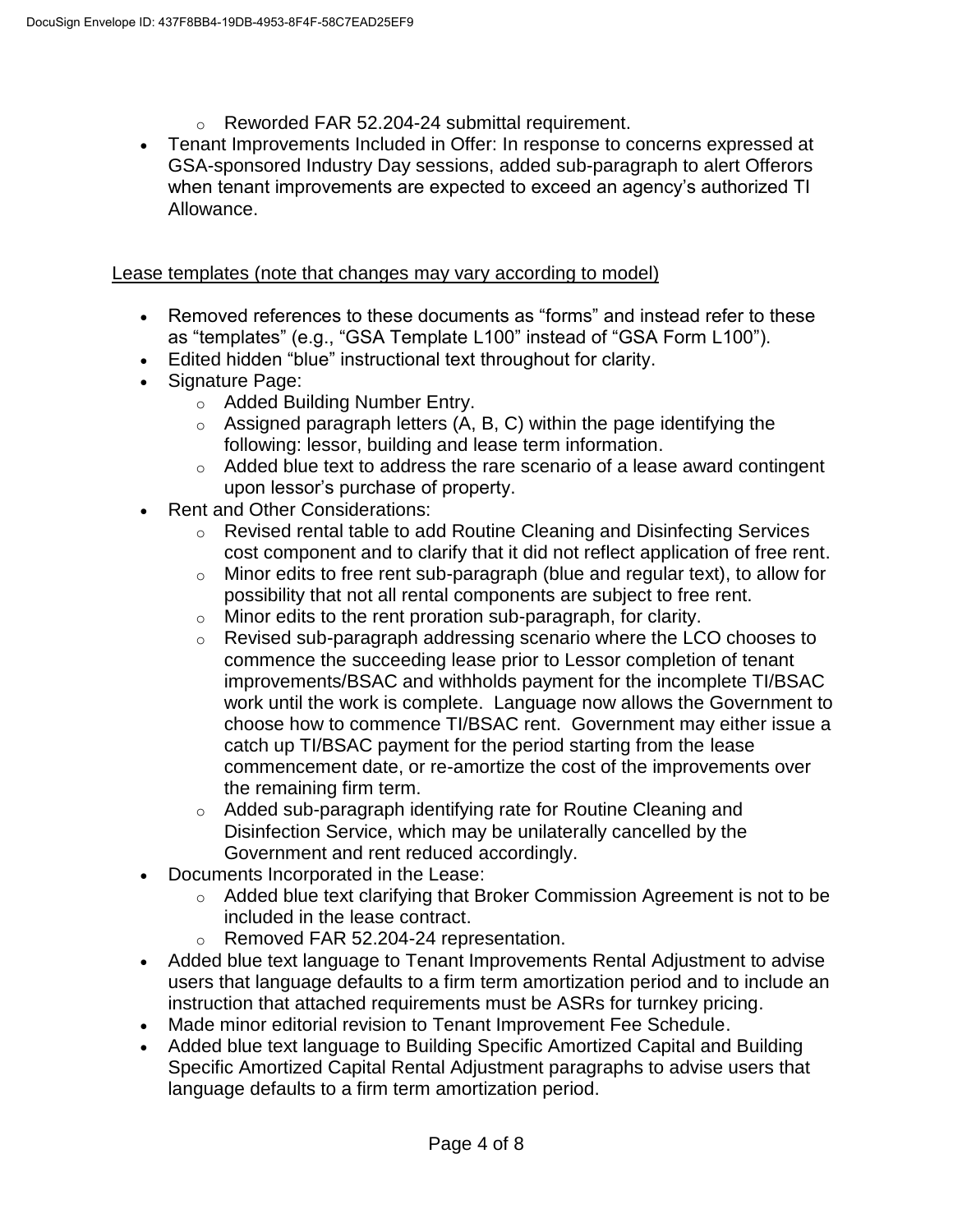- Revised DUNS number paragraph to incorporate FAR terminology (Unique Entity Identifier), in anticipation of pending switchover from DUNS to SAM.
- Alterations Requested by the Government: Removed blue text based on FAR change in SAT threshold to \$250,000.
- Revised Change of Ownership paragraph:
	- o Added Novation to title, for clarity.
	- $\circ$  Removed any references to applicability to when "the Lease is assigned" by Lessor.
	- o Removed reference to sample form at FAR 42.1205.
	- o Clarified when rent payment to Transferee will commence.
	- o Added language requiring original Lessor to maintain an active SAM registration until completion of Novation process.
- Additional Post-Award Financial and Technical Deliverables: Added blue text advising user to include zoning approval and/or purchase agreement when awarding a lease subject to rezoning or Lessor purchase of the property.
- Various technical edits based on suggestions from regions, national SMEs or other stakeholders:
	- o Vestibules: Clarified that vestibules apply to entrances wherever entry to the Space is directly from the outside.
	- o Elevators: Revised to refer to conformance of requirements that were in effect based on the elevator installation date code year.
	- o Windows: Revised language regarding weather resistance, security and egress provisions, for clarity.
	- o Restrooms:
		- Revised language regarding number of fixtures to clarify when buildings are required to follow fixture schedule (i.e., new construction/renovations involving new construction of a restroom) vs. relying on local code.
		- Revised to clarify that all other requirements (e.g., ABAAS, 200 foot minimum travel distance, hot/cold water, etc.) apply, irrespective of the fixture schedule.
	- o Multiple ASHRAE references: Revised language to require Lessor to use the ASHRAE version corresponding to how a building system was designed to perform (minimum 2004 version of the standard).
	- o Lighting: Revised to include provision for Video Surveillance System (VSS) coverage.
	- o Partitions: Subdividing: Revised to apply environmentally preferable criteria to actions 10,000 RSF or greater *where the Government is the sole tenant of a building*.
	- o Revised paragraphs Data Distribution and Electrical, Telephone, Data for Systems Furniture to default to lessor-provided data cable.
	- o Mold: Revised the description of qualifications needed to evaluate and inspect mold.
- Schedule for Completion of Space:
	- o Added blue text to encourage realistic construction schedule.
	- $\circ$  Modified blue text for level II DIDs to clarify how pricing is to be obtained.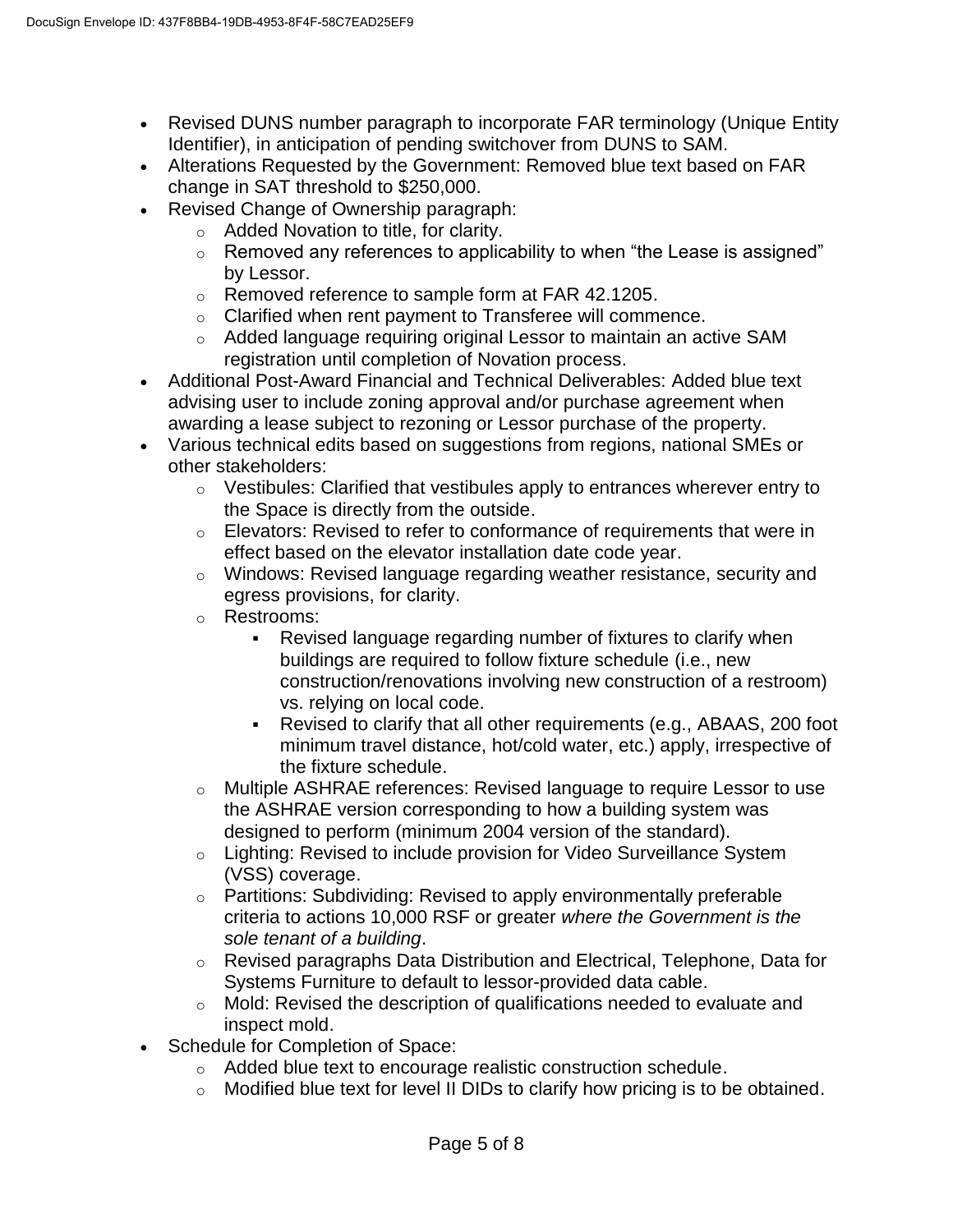- $\circ$  Added blue text to suggest technical consultation for projects involving new construction or highly complex buildout to confirm whether phased delivery of CDs is more appropriate.
- $\circ$  Added language to clarify that level I DIDs are part of shell rent when lessor is providing DIDs.
- o Removed reference to shell rent when the Government is providing level I DIDs.
- o Added language allowing for virtually-held DID sessions, at Government's discretion.
- Tenant Improvement Price Proposal:
	- o Added language to clarify that all sheets of TICS table must be completed as appropriate.
	- o Deleted the requirement for subcontractors' backup to follow TICS table format.
- Progress Reports: Added language allowing for virtually-held progress meetings, at Government's discretion.
- Lessor's Project Management Fee:
	- o Renamed to Lessor's Project Management Responsibilities
	- o Separated out the fee funding methodology, so that the Lessor always remains obligated to provide this service, regardless of whether the lease is TIA or turnkey priced.
- Overtime HVAC Usage: Revised threshold allowing for oral ordering of OT services, to reflect the increased micro-purchase threshold.
- Janitorial Services- Routine Cleaning and Disinfecting Requirements: Added Routine Cleaning and Disinfecting Requirements subparagraph to align with Leasing Alert LA-20-10.
- Snow Removal: Added examples to illustrate when additional snow removal measures are required.
- Schedule of Periodic Services: Revised to require Lessor to provide schedule of all periodic services upon acceptance of the Space instead of within 60 days after occupancy.
- Occupant Emergency Plan: Incorporated additional items required per current Interagency Security Committee (ISC) countermeasures.

### **The following are edits that are in addition to those noted above and are specific to a particular model:**

On-Airport

- Signature Page: added language to allow user to establish the Lease Term Commencement Date for succeeding leases.
- Termination Rights: Revised blue text to replace reference to Standard Model with Global Model.

## Warehouse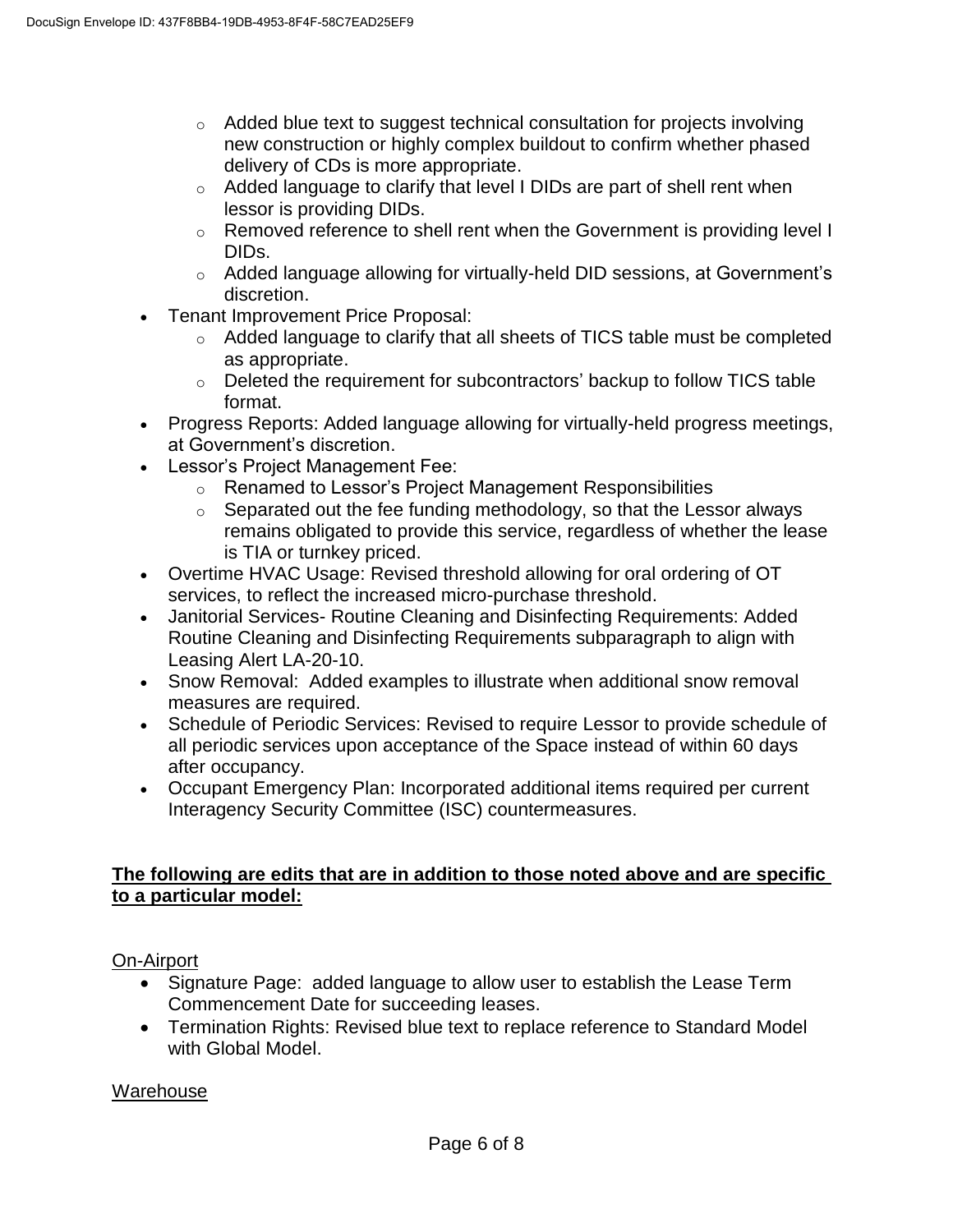No additional edits other than as noted above.

#### Small Model

- Replaced references to "Simplified" within RLP and lease templates with "SMALL", to reflect anticipated cancellation of Simplified Lease model.
	- o All paragraphs that previously used Simplified model language are now referred to as "SMALL OCT 2020" versions.

#### FEMA Model

- Note that the requirement for obtaining FAR representation 52.204-24 has been added to section 4 of the Oral RLP, along with blue text.
- Revised FEMA Supplemental Lease Requirements (Land and Office) to update General Clause Substitutions (FEMA), to reflect the current General Clauses, which uses GSAR 552.270-33 (System for Award Management – Leasing) and not 52.204-7 (System for Award Management).
- Replaced references to "Simplified" within Oral RLP and lease templates with "SMALL", to reflect anticipated cancellation of Simplified Lease model.
	- o All paragraphs that previously used Simplified model language are now referred to as "SMALL OCT 2020" versions.

### GSA Form 3626, U.S. Government Lease for Real Property (Short Form)

- Added entry for Building Number at the top of the form.
- Added the Routine Cleaning and Disinfecting Services rental component under Part C of the form.
- Renumbered entries as appropriate.